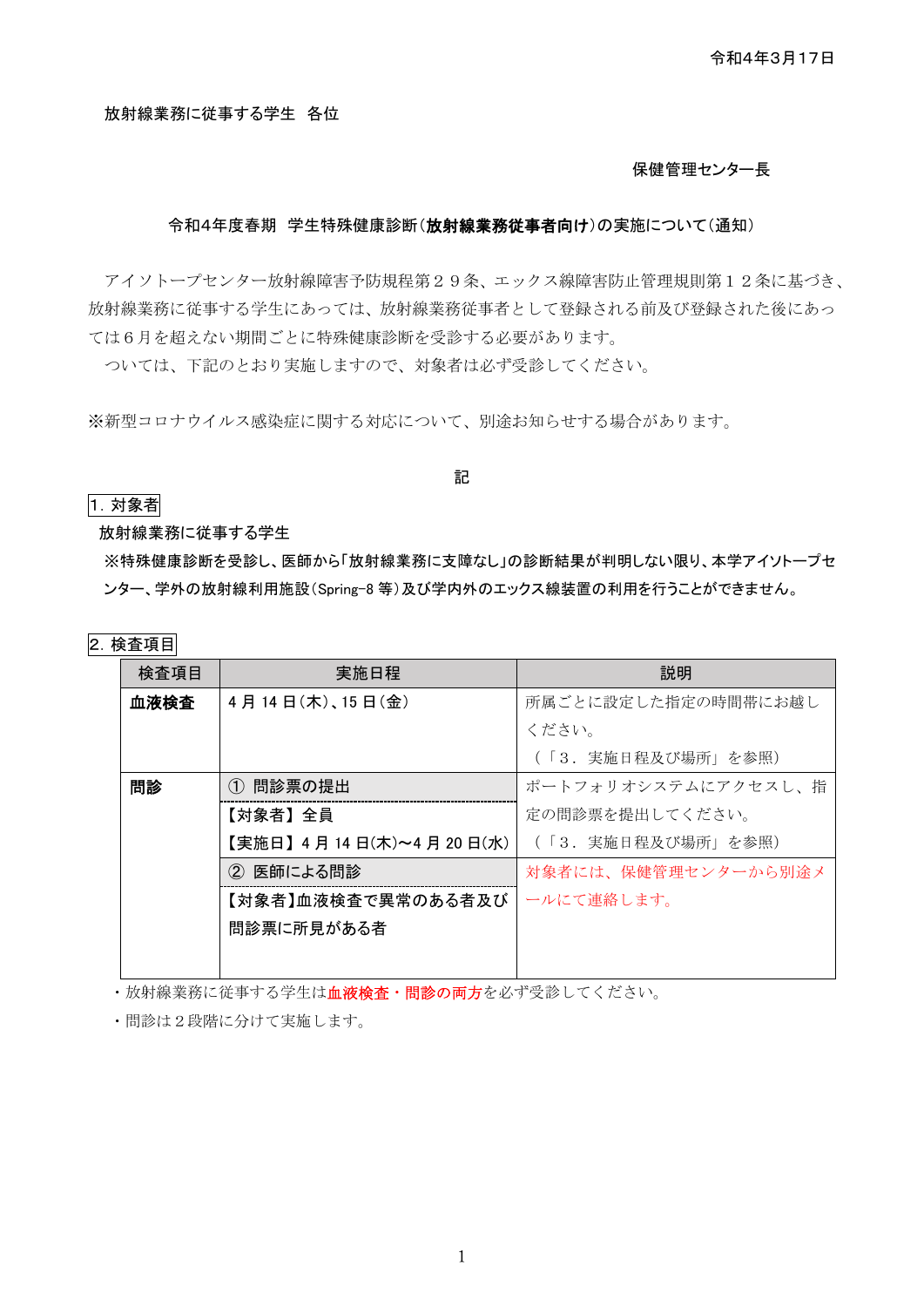3. 実施日程及び場所

### ●血液検査 【場所: 60周年記念館2階】

| 実施日                            | 時間                 | 対象課程・専攻                     |
|--------------------------------|--------------------|-----------------------------|
| $11:00 \sim 11:30$<br>4月14日(木) |                    | 応用生物学課程、応用生物学専攻、バイオテクノロジー   |
|                                |                    | 専攻、機械工学課程、先端ファイブロ科学専攻(M・D)  |
| 4月14日(木)                       | $13:00 \sim 13:30$ | 物質合成化学専攻                    |
|                                |                    |                             |
| 4月14日(木)                       | $13:30 \sim 14:30$ | バイオベースマテリアル学専攻(M・D)         |
| 4月14日(木)                       | $14:30 \sim 15:30$ | 電子システム工学課程、電子システム工学専攻 (M·D) |
|                                |                    |                             |
| 4月15日(金)                       | $10:00 \sim 11:30$ | 材料制御化学専攻                    |
|                                |                    |                             |
| 4月15日(金)                       | $13:00 \sim 13:30$ | 機械物理学専攻、機械設計学専攻、機能物質化学専攻    |
| 4月15日(金)                       | $13:30 \sim 14:30$ | 応用化学課程                      |
|                                |                    |                             |
| 4月15日(金)                       | $14:30 \sim 15:30$ | その他の課程・専攻                   |

※新型コロナウイルス感染症対策のため、所属毎に時間帯を設定しています。上記の指定日時に 受診できない際は、他の時間帯の枠で混雑を避けて受診してください。

※遺伝子組換え実験従事学生の特殊健康診断(P2レベル)も対象の学生は、別途「令和4年度春期遺伝 子組換え実験従事学生の健康診断の実施について(通知)」を確認の上、そちらの指定の時間帯にお 越しください。

●問診

① 問診票の提出 【Webによる提出】

・ポートフォリオシステムにアクセスし、指定の問診票を提出してください。

| 実施期間                              | 備考                  |
|-----------------------------------|---------------------|
| '4 月 14 日(木)9:00~4 月 20 日(水)23:59 | 提出方法は4ページを参照してください。 |

② 医師による問診 【場所:保健管理センター】

・医師による問診は、血液検査で異常がある者及び問診票に所見がある者が対象となります。対象者 には、保健管理センターから別途メールにて連絡します。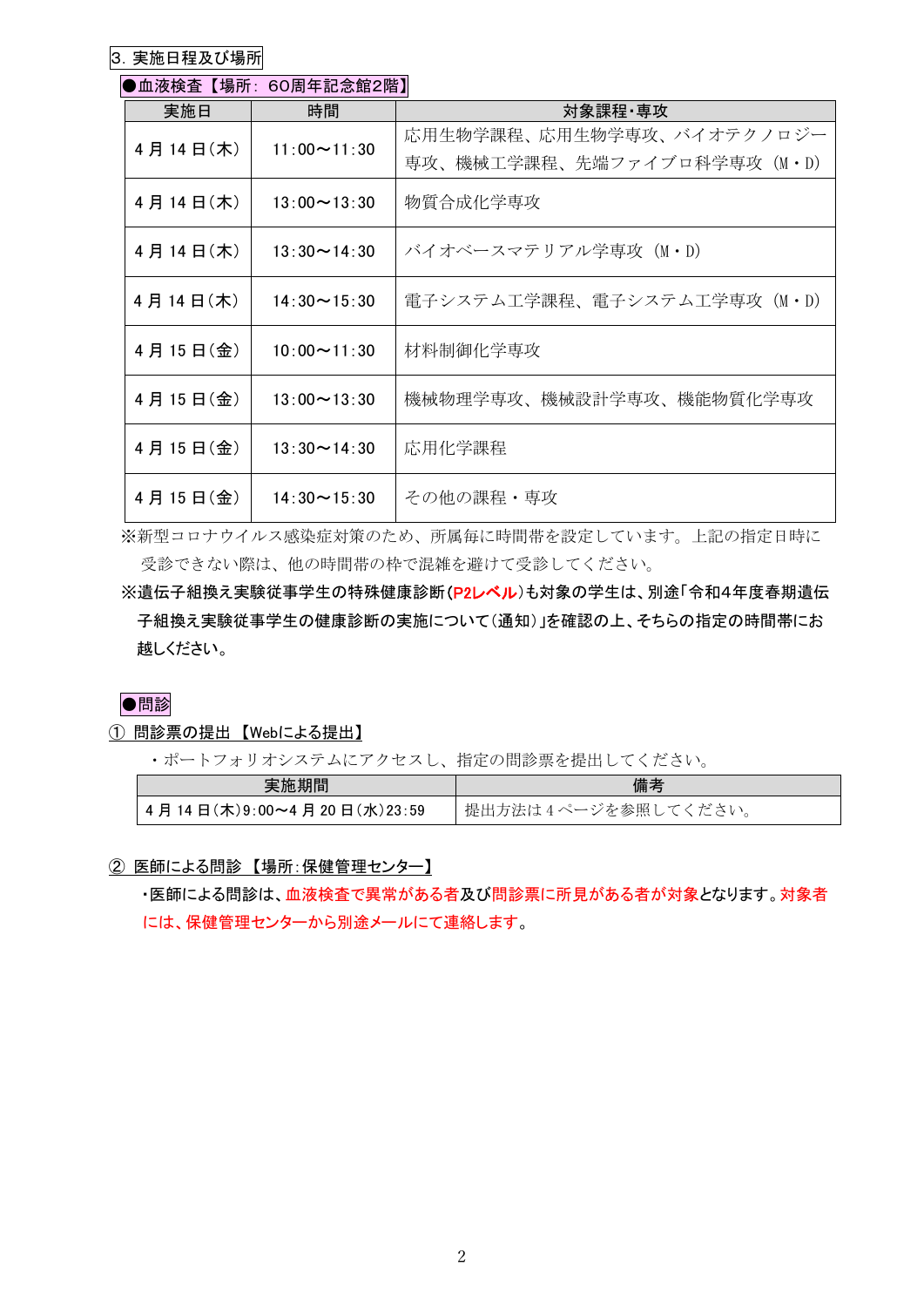#### 3.注意事項

- ・放射線業務に従事する学生は血液検査・問診の両方を必ず受診してください。
- ・血液検査の際には学生証を必ず持参してください。
- ・学生番号欄は必ず正確に記入してください。学生番号が誤っていた場合、特殊健康診断を受診したもの とみなされません。
- ・血液検査・問診を指定日時に受診できない場合は、必ず事前に保健管理センターまで問い合わせてくだ さい。(連絡が無く直接センターに来られても対応はいたしかねます。) 特に、血液検査を受診できなかった場合は、個人負担により、外部医療機関で受診いただくことになり ますので、ご注意ください。
- ・医師による問診は事前予約制としております。予約せずに問診の受診に来られた場合や、予約をしてい た日時以外に受診に来られた場合は、予約されている方を優先いたしますので、長時間お待ちいただく 場合があります。
- ・血液検査及び医師による問診受診の際は、所定の時間に合わせて来所するようお願いします。
- ・保健管理センター内には体調不良者が安静をとる休養室や、同一建物内にカウンセリングルームがある ため、また、新型コロナウイルス感染予防の観点からもセンター内では私語厳禁でお願いします。
- ・診断結果が判明する時期は5月下旬から6月上旬頃になります。実験の日程等の関係で、急ぎで診断結果 が必要な方には、別途対応しますので、4月11日(月)までに、研究推進・産学連携課総務係まで連絡 をお願いします。
- ・その他、不明な点があれば、事前に下記にお問い合わせください。

【日程・予約フォーム・当日の詳細について】

保健管理センター Tel: 075-724-7173 Mail: health care@jim.kit.ac.jp

【急ぎで診断結果が必要な場合】

研究推進・産学連携課総務係 Tel: 075-724-7038 Mail: ken-apply@jim.kit.ac.jp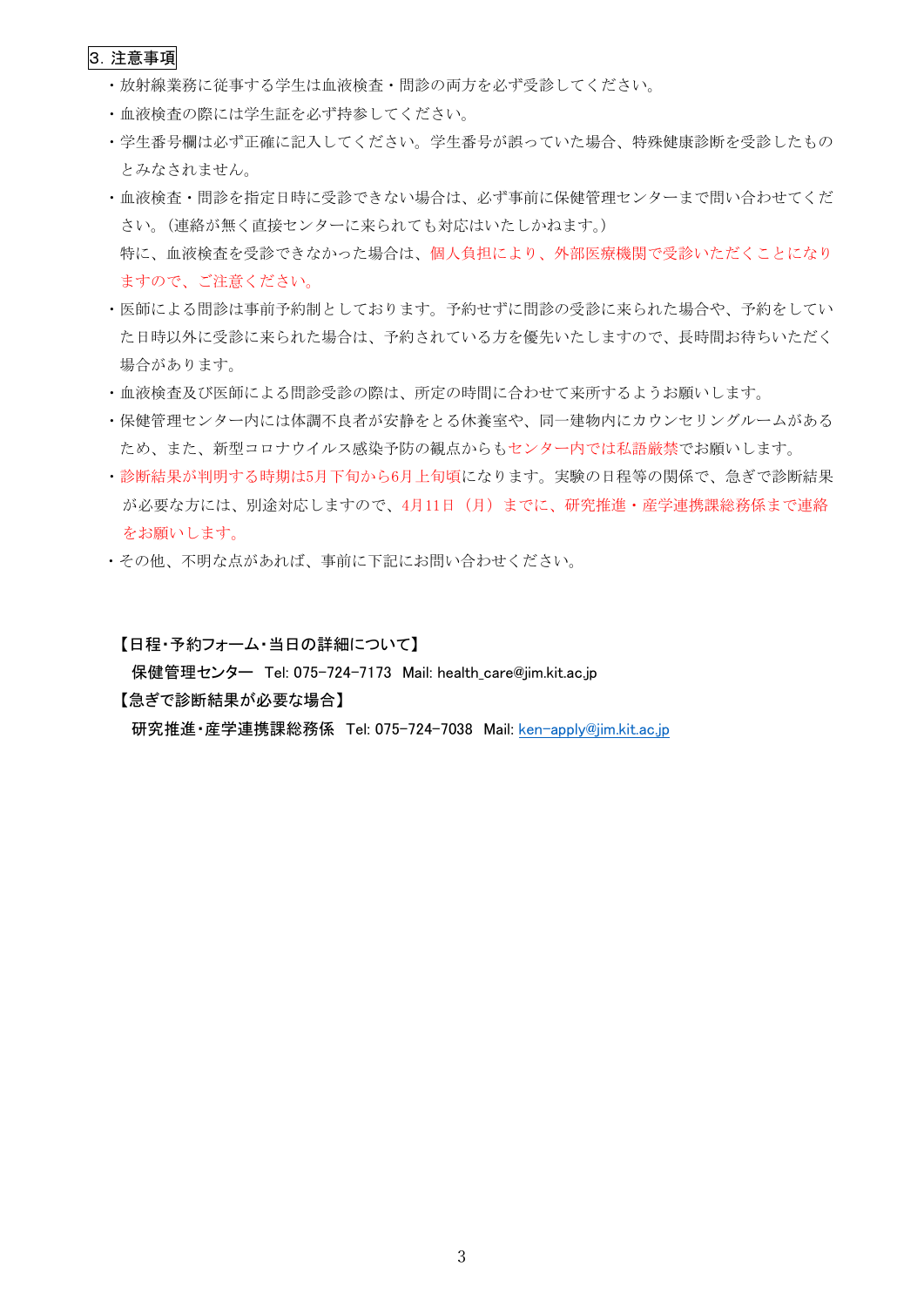# 特殊健康診断 問診の方法(全員)

## 受付期間 2022 年 4 月 14 日(木) 9:00~4 月 20 日(水) 23:59

① ポートフォリオシステム

② URL https://portal.student.kit.ac.jp/ead/?c=questionnaire\_reply&qid=4561 にアクセスする。

③ 全ての項目に回答したら「回答する」ボタンを押す。

【注意事項】

・入力を行う際には間違いのないよう回答してください。

・回答期間内は、修正していただくことは可能ですが期限を過ぎると修正できなくなりますので注意してく ださい。

・実験内容などを回答する際に分からない箇所があれば、必ず担当教員に確認してください。

(お問い合わせ)

保健管理センター TEL:075-724-7173 e-mail:health care@jim.kit.ac.jp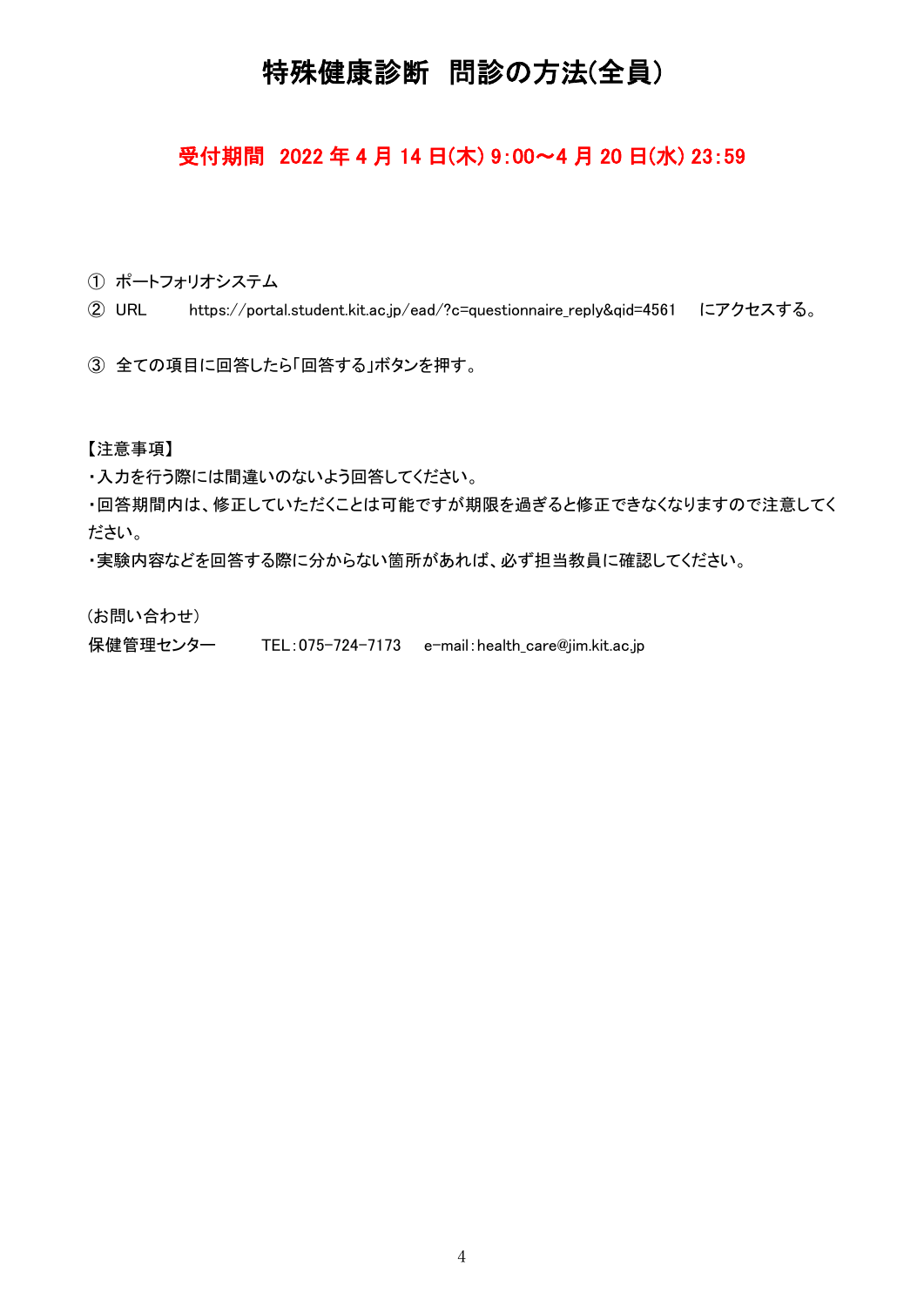To: Students engaged in radiation work

## Director of the Health Care Service Center

## [NOTIFICATION] Spring Semester AY 2022 Special Medical Examination for KIT Students Conducting Experiments with Radioisotopes and/or X-rays

Students engaged in radiation and X-ray experiments are required to receive a special medical examination every period, not exceeding 6 months before or after they are registered as radiation workers. Be sure to have a special medical examination as described below.

Note: We may provide additional information regarding novel coronavirus infection.

### 1. Subjects

All students engaged in radiation work

| 2. Examination items |  |
|----------------------|--|
|----------------------|--|

| Examination       | Dates of Implementation                    | Description                                |
|-------------------|--------------------------------------------|--------------------------------------------|
| Content           |                                            |                                            |
| <b>Blood Test</b> | April 14th (Thu), 15th (Fri)               | Please come at the designated time zone    |
|                   |                                            | set for each affiliation.                  |
|                   |                                            | (See "3. Dates and Location" 'Blood Test') |
| Doctor's          | (1) Submission of questionnaires           | Please access the Portfolio system and     |
| Appointment       | [Target] All                               | submit the designated questionnaire.       |
|                   | [Dates] April 14th (Thu) $\sim$ April 20th | (See "3. Dates and Location" ' Doctor's    |
|                   | (Wed)                                      | Appointment')                              |
|                   | (2) Doctor's Appointment                   | Target persons will be contacted by e-mail |
|                   | [Target] Those whose blood test            | at a later date by the Health Care Service |
|                   | showed an abnormality or who have a        | Center.                                    |
|                   | comment on their report indicating         | (See "3. Dates and Location" ' Doctor's    |
|                   | they should see the doctor.                | Appointment')                              |

・All students engaged in radiation work must take both the Blood Test and Doctor's Appointment. The doctor's appointment will be conducted in two stages. All students/researchers must submit "(1) Questionnaire."

The doctor's appointment will be conducted in two stages. "(1) Online Questionnaire Submission" must be completed by all students .

Note:

Unless you have the special physical examination and are certified to work with radiation by a doctor, you will not be able to use the KIT Isotope Laboratory, off-campus accelerators (e.g. Spring-8, etc.) or X-ray generating equipment inside or outside the university.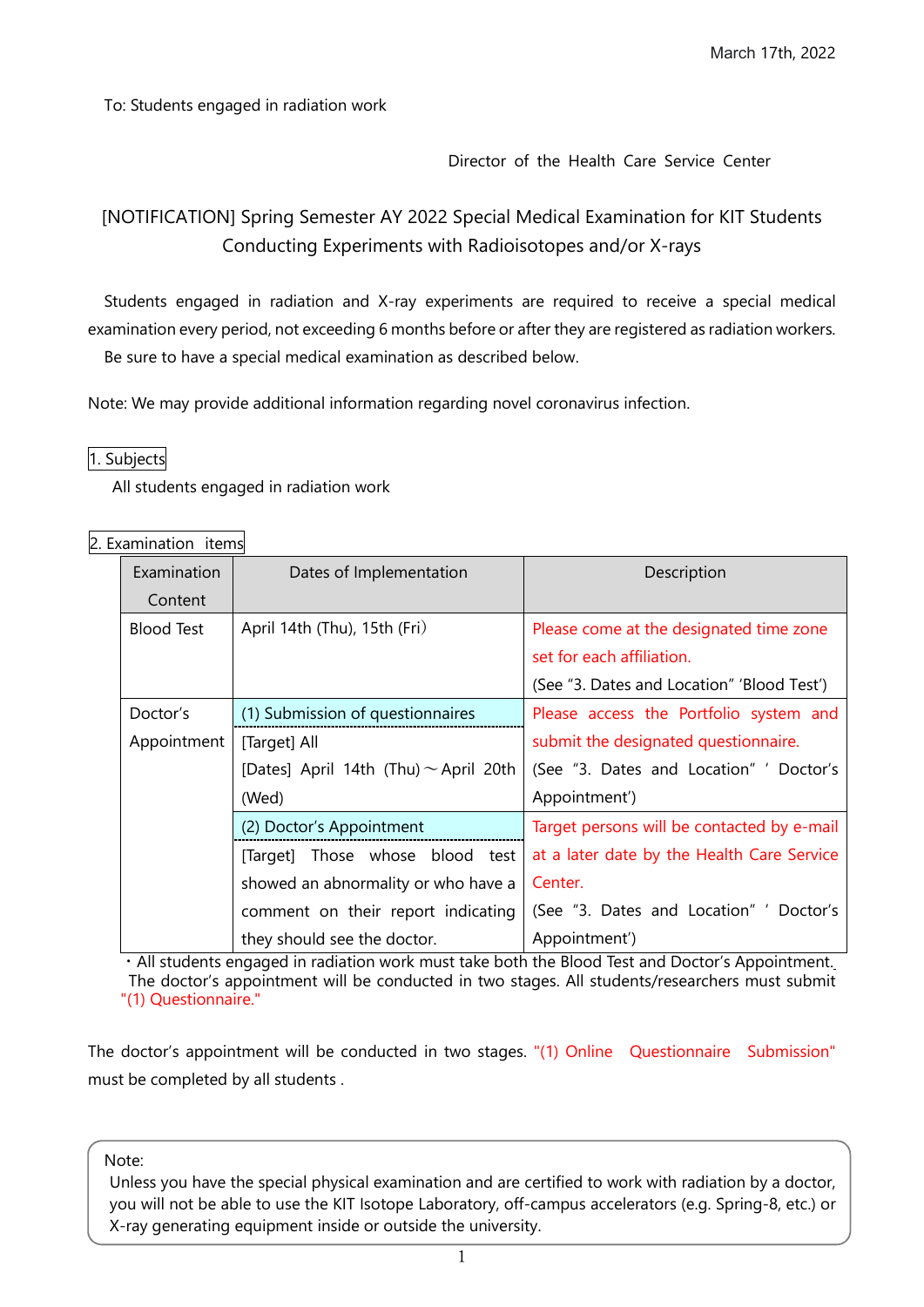3. Dates and location

Blood Test Location: 2nd floor, 60th Anniversary Hall

| Date                | <b>Times</b>       | Eligible Courses/Majors                                                                                                                                                                                                                |
|---------------------|--------------------|----------------------------------------------------------------------------------------------------------------------------------------------------------------------------------------------------------------------------------------|
| April 14th<br>(Thu) | $11:00 \sim 11:30$ | Undergraduate Program of Applied Biology, Master's<br>Program of Applied Biology, Doctoral Program of<br>Biotechnology, Undergraduate Program of Mechanical<br>Engineering, Master's and Doctoral Program of Advanced<br>Fibro-Science |
| April 14th<br>(Thu) | $13:00 \sim 13:30$ | Master's Program of Materials Synthesis                                                                                                                                                                                                |
| April 14th<br>(Thu) | $13:30 \sim 14:30$ | Master's and Doctoral Program of Biobased Materials<br>Science                                                                                                                                                                         |
| April 14th<br>(Thu) | $14:30 \sim 15:30$ | Undergraduate Program of Electronics, Master's and<br>Doctoral Program of Electronics                                                                                                                                                  |
| April 15th<br>(Fri) | $10:00 \sim 11:30$ | Master's Program of Material's Properties Control                                                                                                                                                                                      |
| April 15th<br>(Fri) | $13:00 \sim 13:30$ | Master's Program of Mechanophysics, Master's Program of<br>Mechanodesign, Master's Program of Functional Chemistry                                                                                                                     |
| April 15th<br>(Fri) | $13:30 \sim 14:30$ | Undergraduate Program of Applied Chemistry                                                                                                                                                                                             |
| April 15th<br>(Fri) | $14:30 \sim 15:30$ | Other courses and majors                                                                                                                                                                                                               |

To prevent novel coronavirus transmission, be sure to come at the time shown above for your program or affiliation. If you are unable to come at the specified time, please come at another time frame in the above to avoid the crowds.

Doctor's Appointment

(1) Submission of questionnaires [Submit online using the Portfolio system]

Please access the Portfolio system and submit the designated questionnaire.

| <b>Implementation Period</b>             | Description                                      |
|------------------------------------------|--------------------------------------------------|
| April 14th (Thu) 9:00 - April 20th (Wed) | Refer to the "Completing the Online Special      |
| 23:59                                    | Physical Examination Questionnaire" on page 3 of |
|                                          | this notice for how to submit the questionnaire. |

## (2) Doctor's Appointment Location: Health Care Service Center

Doctor's appointments are for those who have abnormalities in blood test, and those whose report requests them to see the doctor. Target persons will be contacted by e-mail at a later date by the Health Care Service Center.

## 4. Things to keep in mind

- ・All students engaged in radiation work must take both the blood test and medical interview.
- ・Be sure to bring your student ID card when you have a blood test .